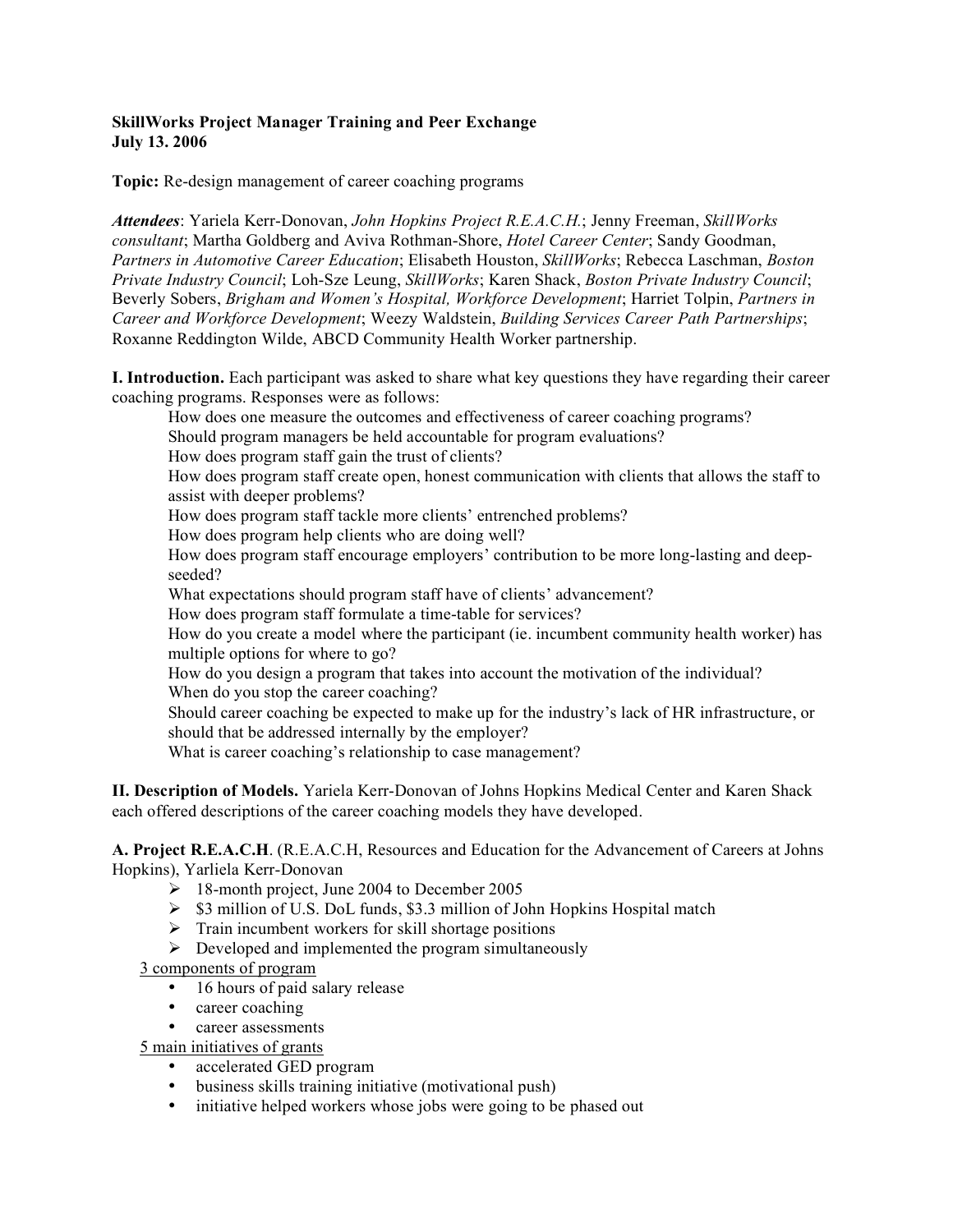- skill development for those who failed readiness-for-training test; one of the largest initiative
- career coaching for those who passed the test

# Largest challenges

- trying to help and serve large group of people with varied skill levels – entry level employees to supervisors

- over 900 people in database; 4 career coaches
- 350 people referred to skills enhancement
- 400 engaged in some form of training
- remaining 100 in initial stages of career exploration
- each coach has about 100 participants each
- assessment staff is distinct from coaching staff

## **B. Boston Private Industry Council,** Karen Shack

Karen described the career coaching component of a training program at VinFen, designed with the assistance of the PIC

Program Overview

- Bunker Hill Community College partner
- Works with BEST and VinFen, a human service provider in New England<br>• Helps people with mental health problems, behavioral health problems
- Helps people with mental health problems, behavioral health problems

Goals

- Provide career ladders for entry level employees
- Increase retention
- Help employees become better prepared for college level work
- Entry level workers were not academically prepared to get to more advanced professional level
- Bunker Hill developed remedial courses that could be offered as a step to be prepared for receiving higher level job

Role of the Career Coach

- Front line coaching staff and manager participated in development and implementation of program
- Coaches provided on-going case management services
- Acted as a liaison for other services and referral system
- Helped clients think strategically
- External career coach had access to resource and networks
- Helped things move more quickly, not weighed down by sensitive internal company dynamics

• External coaches had a lot to learn because they weren't familiar with the industry Role of the Manager

- Engagement of employees' managers critical to the success of the program
- Lots of support from employer partner
- Participated in the development and implementation of the program from the beginning

#### **III. Topics for Discussion**

# **A. Establishing, Communicating, Focusing on Program Goals**

*Question:* How do you develop and communicate the goals of your career coaching program (to employers, participants, coaches)?

#### REACH

- Focus of grant shaped the development and implement the program goals
- Coaches worked with participants and managers to establish goals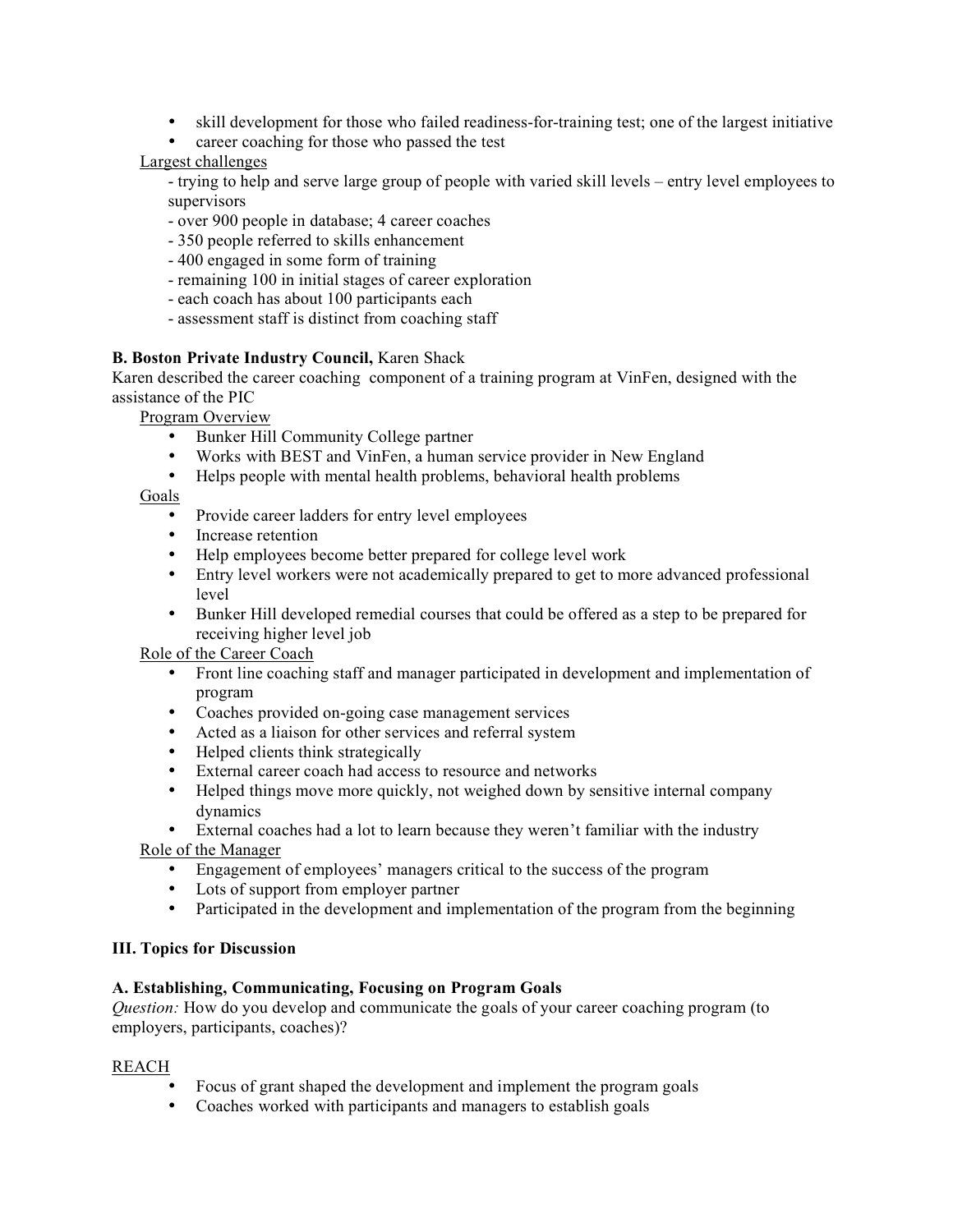- JH used internal coaches, so they already understood community needs, had relationships with departments, helped organize trainings with the departments that were hiring
- All had advocacy in background, but also had skill sets of industry
- Survey to manager and coachee one month after the beginning of implementation for six months
- Keep coach and coachee assignments flexible so that changes can be made if chemistry isn't right

## PIC

- You first have to ask: What are your overall goals for your workforce development initiative? How does the work of coaching support the goals of the program?
- Coaching helps achieve institutional goals because it meets capacity needs, but it is important to ask how does coaching helps you achieve the workforce development goals that the program has set out
- Coaches advocate for relationship issues vs. career
- Career coaching should be integrated with HR and training staff; important questions to consider are how is information shared and the level of integration of those services
- Communication and information sharing with HR and career coaching
- There must be recognition and support of the career coach into HR services

## REACH

- Self-sufficiency is a major goal of program; after program participants can maneuver through the system
- Setting the goals for coaching was made easier because the model was there before program, and before it expanded to 6 hospitals, 4 coaches
- Coachees cannot be in active discipline; coaches provide job performance help; sometimes the role of the coach is to prevent the coachee from being in active discipline
- 16 hours of salary release makes it easier for participants to be in training and not feel that training infringes upon work performance
- Institutions have to put training in their budget

Questions asked by participants: how sustainable is this budget? How can you ask for career coaching when people work two jobs?

Karen: creative ways to integrate coaching; possible to sustain relationship with phone and e-mail contact Questions: How can career coaches be active in advancement opportunities, retention, etc. with employer partner if it's only phone contact?

How invested are the supervisors?

How successful can the training be if it isn't institutional career paths and institutional investment? Aviva described HCC:

- combined instructor and career coaches
- knew employees in context of class, but also helped with career issues
- instructor communicated with manager
- managers will not give feedback
- instructors at hotel everyday 3 days a week, almost like a staff; viewed almost as an adjunct employee
- face-to-face time is integral to establishing strong relationships with employer partners
	- needs vary (some people are working on ESL, others career advancement)

Yariela notes that not everyone needs the same level of coaching; the majority of participants in REACH weren't yet ready to advance to career coaching because many still had skill needs to be addressed

#### **B. Maximize Efficiency and Effectiveness**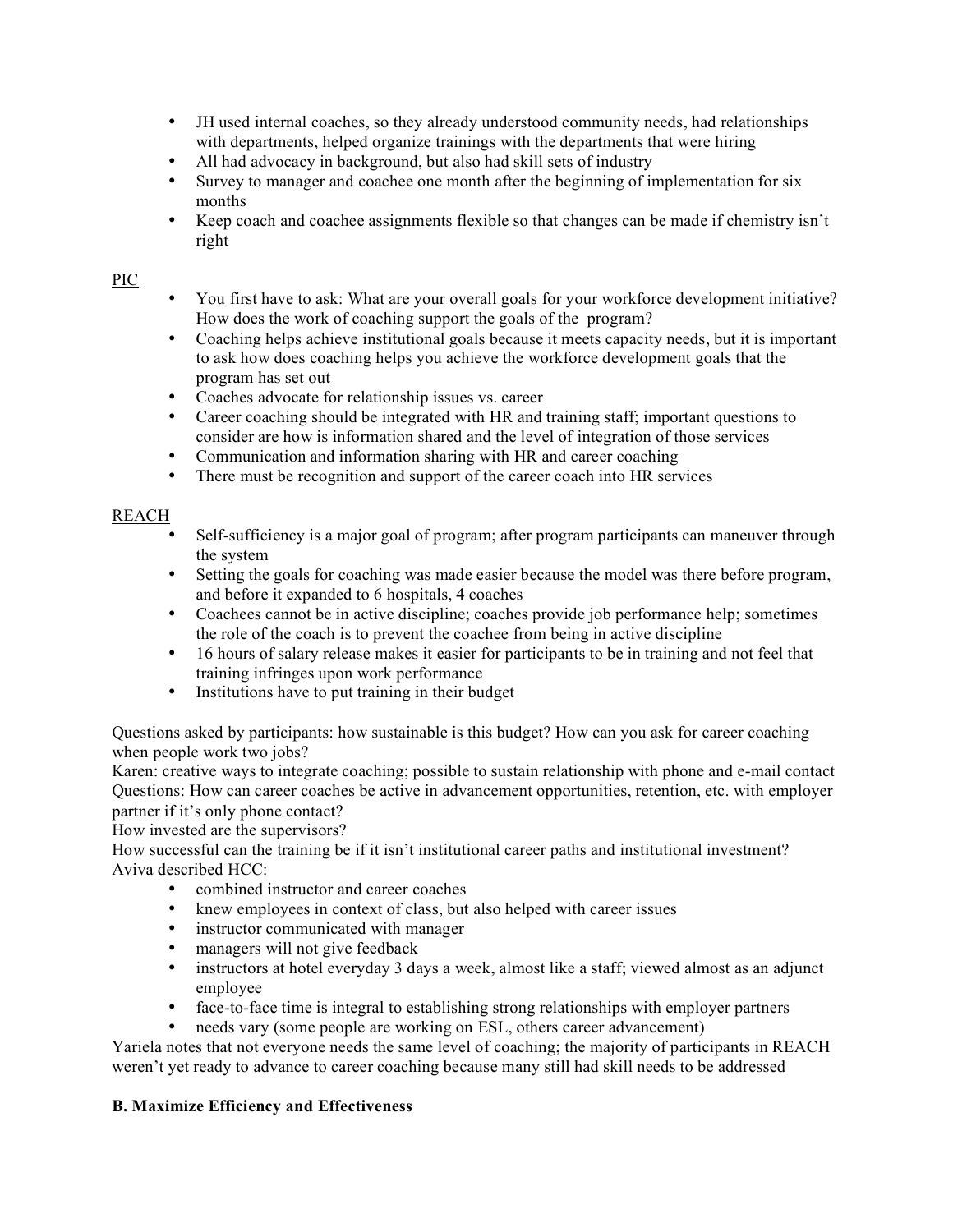*Question:* How do you meet the varying needs of your clients?

# PIC:

- In order to make decisions about program, must have goals
- Ask yourself: Why does this program exist and how does coaching help the program meet its objectives?
- Ask: Who is your target group?
- Can't determine how long someone will need career coaching without assessment
- Individual goals vs. organizational goals
- Are the objectives to meet staffing needs or to identify entry-level staff or mix of both?
- What are some of the smaller goals that individual participants can reach?

## REACH:

- Coaches must be flexible enough to keep helping individuals along
- Construct a model by type of service needed, needs change at different time
- Part of predicament is capturing outcomes when coachees no longer want to be associated with career coach
- Presumably case loads evolve (with early coaches needing less assistance and new ones coming on) - if they don't, program can't grow
- Must be clear and upfront about the nature of the relationship to the coaches; must explain that there will be information sharing, ie. tuition assistance
- Coaches should say, "We'll be looking at personal information. We care about you, we're going to be checking in on what's going on your life."

*Question:* How should frequency of communication evolve between the coach and coachee? What the value is for the coachee?

Weezy comments that, very diffuse interactions allow for people to have progress in their lives - qualitative progress versus quantitative

Rebeckah described PIC:

- Mandatory group work; but there is flexibility 6 out of 10 meetings
- Students receive scholarship
- Hear from students that talk about other students' success; from this, they know that the program is effective
- Ways for employees to connect with each other outside of group activities; supports for building connectivity outside of the program

Harriet says that mentorship should be part of career coaching; although she would never see that be institutionalized in an employer setting

Weezy asks if training programs are remediation to bad situation? Career coaching needs depend on setting?

- Part of career coaching work is to counsel people who work in hostile environment
- At Partners, the managers were unreceptive and rude to the workers who were working on English skills
- The coach should be the first person to hear that kind of situation

#### **Supporting Career Coaches**

*Question:* What does the program manager do to assist career coaches?

#### REACH:

- structure role to keep them focused on participant
- don't want the coach to hear about policy and environmental issues